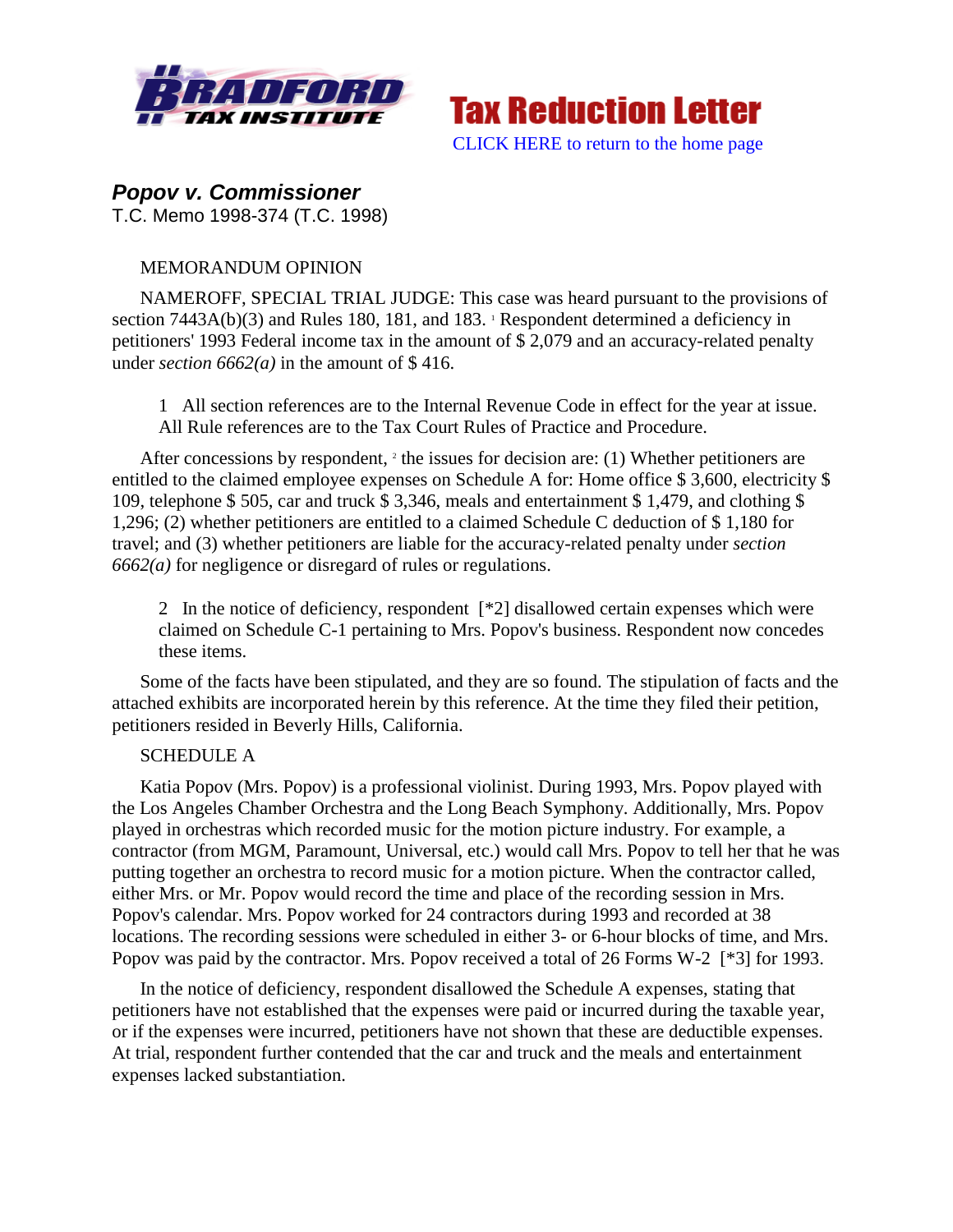*Section 162(a)* permits the deduction of "ordinary and necessary" expenses paid or incurred during the taxable year in carrying on any trade or business. Taxpayers must keep sufficient records to establish deduction amounts. *Sec. 6001*; *Meneguzzo v. Commissioner, 43 T.C. 824, 831-832 (1965)*.

#### HOME OFFICE AND ELECTRICITY

Neither the various contractors, the Los Angeles Chamber Orchestra, nor the Long Beach Symphony provided a place for Mrs. Popov to practice, although it was expected that the musicians would practice daily. For the recording sessions, Mrs. Popov would not receive the sheet music in advance in order to rehearse. Once the musicians arrived at the studio, they would receive the sheet music, and shortly thereafter they would start recording. A musician had to be very [\*4] well prepared in order to play music on such short notice.

Petitioners lived in a one-bedroom apartment with their 4- year-old daughter Irina. For a few months in 1993, Mr. Popov's mother visited from Bulgaria and also lived in the apartment. In addition to the bedroom, the apartment contained a kitchen/dining area and a living room. The door from the outside into the apartment was on one side of the living room. On that same side was an open area where a person could walk from the kitchen/dining area to the bedroom and bathroom. The rest of the living room was used only for practice and recording purposes.

Mrs. Popov would practice in the living room. In the living room, there were shelves which held recording equipment, a small table, and a bureau in which Mrs. Popov kept her sheet music. Mrs. Popov would record herself practicing in order to make improvements. She would also make demo tapes to send to orchestras to secure bookings. Other than a chair Mrs. Popov occasionally used while practicing, the living room contained no other furniture such as a sofa. Irina's crib and toys along with a sleeper sofa were in the bedroom, and there was a television in the dining room. All residents [\*5] of the apartment slept in the bedroom, and Irina spent time in the building's common areas and patio playing with other children.

Mr. Popov took measurements of the apartment and determined that the living room took up 40 percent of the entire apartment space. The record also includes a rough diagram of the layout of their apartment. Petitioners claimed a home office deduction for the living room and deducted \$ 3,600 or 40 percent of the rent for the year and \$ 109 or 20 percent of the electricity for the year. There is no dispute as to the cost of the rent or electricity.

*Section 280A(a)* generally disallows a deduction with respect to the use of a taxpayer's personal residence. *Section 280A(c)(1)(A)*, however, provides that *section 280A(a)* shall not apply if a portion of the taxpayer's personal residence is exclusively used on a regular basis as the principal place of business for any trade or business of the taxpayer. The exclusive use of a portion of a taxpayer's dwelling unit means that the taxpayer must use a specific part of the dwelling unit solely for the purpose of carrying on his trade or business.

We are satisfied that a specific portion of the living room was exclusively used [ $*$ 6] by Mrs. Popov for her practicing and recording activities during 1993.

Additionally, we must address the question of whether the home office constitutes Mrs. Popov's principal place of business. The Supreme Court in *Commissioner v. Soliman, 506 U.S. 168, 121 L. Ed. 2d 634, 113 S. Ct. 701 (1993)*, identified two primary considerations to decide whether an office located within a taxpayer's dwelling unit is a taxpayer's principal place of business: (1) The relative importance of the activities performed at each business location, and (2) the time spent at each place. *Id. at 175*.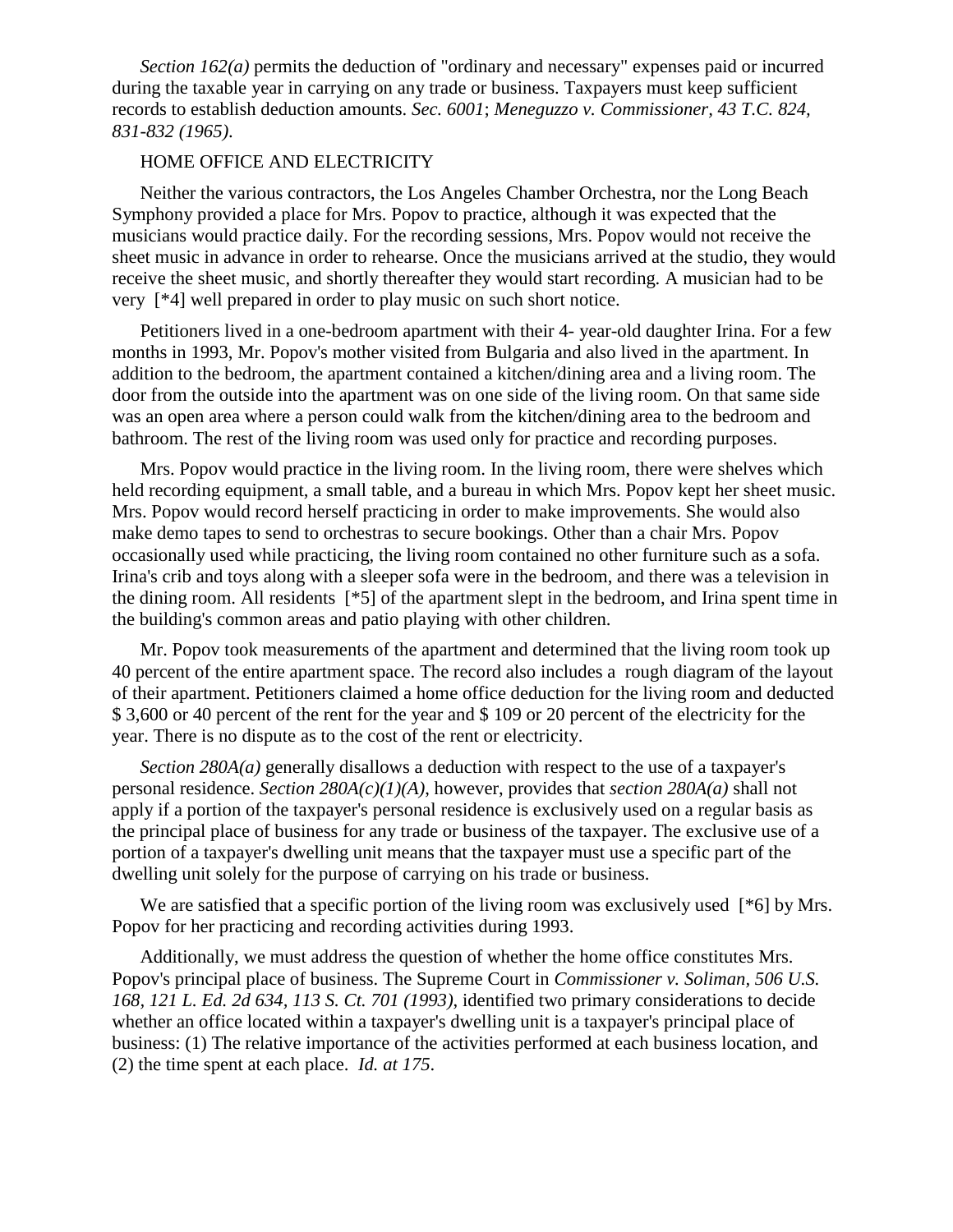Mrs. Popov practiced 4 to 5 hours per day in her home office. Without practicing, she could not perform adequately and risked losing employment. Thus, practicing at home was a very important component to her success as a musician. In addition, she used the home office to make demo tapes to further her career. However, the Supreme Court stated: "We decide, however, that the point where goods and services are delivered must be given great weight in determining the place where the most important functions are performed." Id. In the instant case the places where Mrs. Popov's services are performed are the concert halls [\*7] and studios. Her performances in these places were what earned her income. All the rest was preparatory to performing. Therefore, while the home office where she prepared was an important place for her business, we cannot say that it was her principal place of business. Accordingly, she has not satisfied the requirements of *section 280A* and is not entitled to a deduction for the use of a home office.

## TELEPHONE EXPENSE

In 1993, petitioners had only one telephone line. The total phone bills for that year were \$ 587.97. In preparing their tax returns, petitioners subtracted the basic monthly charge and claimed the balance of \$ 505 as deductible. Mrs. Popov claimed that both she and Mr. Popov made long distance calls for her business. Mrs. Popov testified that all long distance calls were business calls, yet she did not elaborate on the business purpose of these calls.

*Section 262(a)* provides that no deduction shall be allowed for personal, living, or family expenses. *Section 262(b)* provides that any charges, including taxes, for basic local telephone service for the first telephone line of the taxpayer's residence are treated as personal expenses for the purposes of *section 262(a)*.

Petitioners [\*8] submitted all of their telephone bills for 1993. There were telephone calls that were late at night, for long periods of time, and to foreign countries. Since petitioners did not identify the business purposes of any long distance calls, they are deemed to be personal and not deductible.

## CAR AND TRUCK EXPENSES

Mrs. Popov drove to 38 different locations in order to play the violin for the various orchestras. The contractors used different studios according to what was available. Mrs. Popov also drove to the library where she would listen to music in connection with her performances. Mrs. Popov would make a note in her calendar when she would go to the library.

Mrs. Popov measured the distance the first two or three times she drove to a particular location. Using Mrs. Popov's calendar, petitioners constructed a mileage log to assist them in preparing their tax return. The log listed the date, destination, and round-trip mileage for each trip. According to their return, Mrs. Popov drove 11,950 miles in 1993 and took the mileage deduction of \$ 3,346 based on 28 cents per mile. <sup>3</sup> See *Rev. Proc. 92-104, 1992-2 C.B. 583, 584*.

3 We note a small discrepancy as the total number of miles listed in [\*9] the log is 11,750.

In order to deduct an automobile expense under *section 162(a)*, petitioners must comply with the strict substantiation requirements under *section 274(d)*. *Section 274(d)(4)* requires substantiation for certain items listed under *section 280F(d)(4)* such as passenger automobiles. *Sec. 280F(d)(4)(A)(i)*. In order to substantiate a deduction attributable to listed property, a taxpayer must maintain adequate records or present corroborative evidence to show: (1) The amount of each automobile expenditure, (2) the automobile's business and total usage, (3) the date of the automobile's use, and (4) the business purpose of the automobile trip. Sec. 1.274- 5T(b)(6), Temporary Income Tax Regs., *50 Fed. Reg. 46016* (Nov. 6, 1985).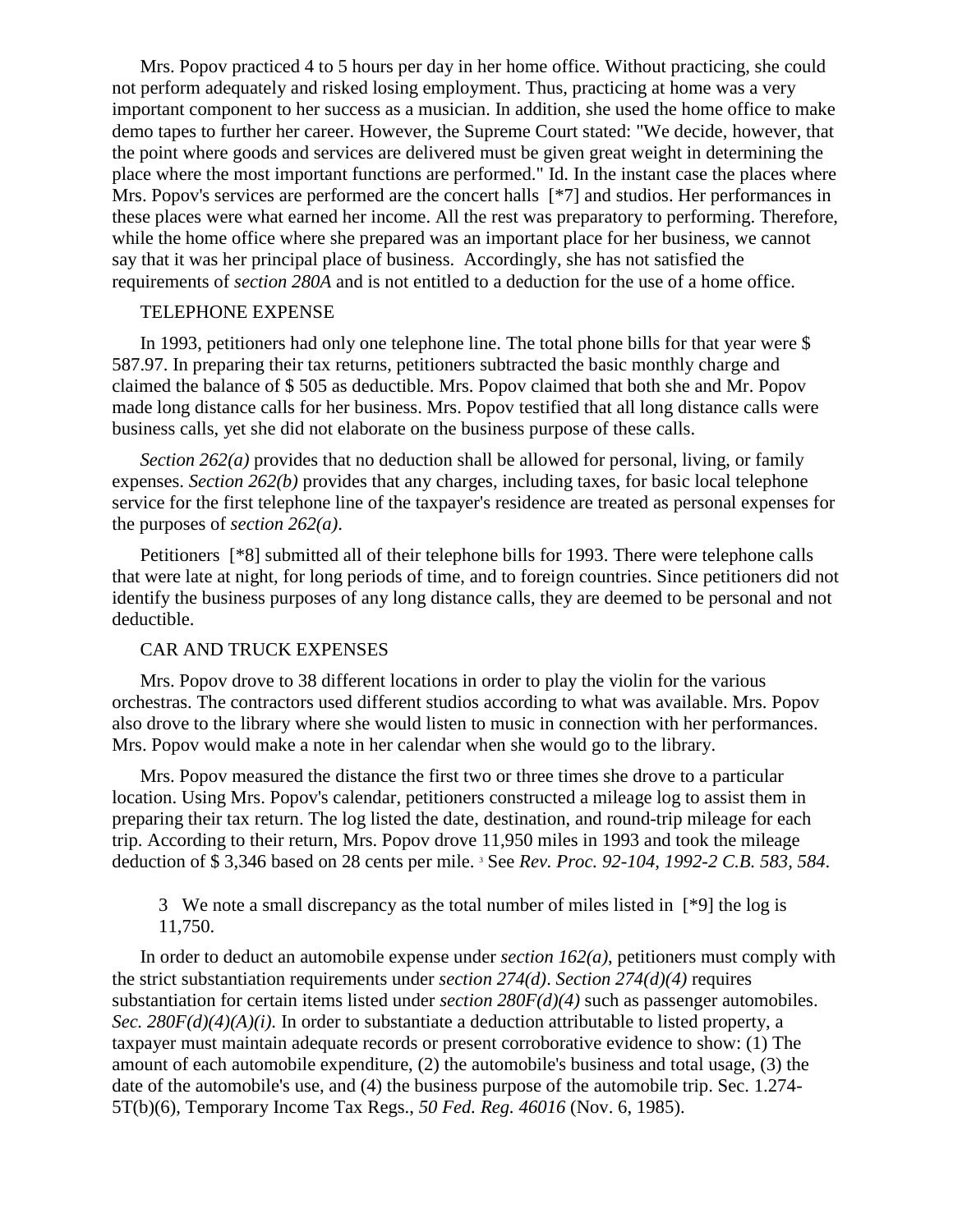We find that petitioners are entitled to a deduction of \$3,290 for use of the car (.28 x 11,750) miles). Petitioners' log and the calendar contain sufficient information to satisfy the stringent substantiation requirements of *section 274(d)*.

## MEALS AND ENTERTAINMENT

Mrs. Popov dined frequently with other musicians. Occasionally, she would pick up the tab, and if someone else did, Mrs. Popov would contribute money for her share. Mrs. Popov entertained other musicians [\*10] in order to make contacts, to obtain engagements, and to enhance her reputation as a musician. She stated that this was necessary since she was new to Los Angeles and it was difficult getting into the music business. She further contends that it was helpful since she made contacts which helped increase her salary. In addition to making contacts, Mrs. Popov dined with these people "to make more friends and be social." Petitioners submitted receipts from restaurants, and on most of the receipts, the names of the people present at the meal were listed.

Petitioners also submitted receipts for bulk food purchases. Mrs. Popov testified that when she would give a recital, there would be a reception afterwards for which she would provide refreshments.

A taxpayer is required under *section 274(d)* to substantiate entertainment expenses by adequate records to corroborate his or her own testimony as to: (1) The amount of the expense, (2) the time and place the expense was incurred, (3) the business purpose of the expense, and (4) the business relationship to the taxpayer of each expense incurred. Sec. 1.274-5T(b)(4), Temporary Income Tax Regs., *50 Fed. Reg. 46015* (Nov. 6, 1985).

Petitioners did [\*11] not provide any records outside of receipts to substantiate the business purpose of these meals. Casual conversation about business matters among business associates or fellow employees does not satisfy the business purpose requirement of *section 274(d)*. *Sec. 1.274-2(c), Income Tax Regs.* Therefore, no deduction for meals is allowed.

However, we find that petitioners are entitled to a deduction for the food purchased for the reception after one recital. Petitioners provided an announcement for the recital and receipts for food purchases. Petitioners are entitled to a deduction of \$ 89.

#### PERFORMANCE CLOTHING

Mrs. Popov was required to wear certain types of clothing and shoes for the performances. Petitioners presented pictures and receipts for skirts, dresses, pants, blouses, sequined blouses, and shoes that were purchased in 1993. For the Los Angeles Chamber Orchestra and the Long Beach Symphony, Mrs. Popov was required to wear black. Mrs. Popov testified that the type of music to be performed would dictate what she was to wear. She also testified that she is not fond of the color black. Petitioners claimed a clothing expense of \$ 1,296.

It is well settled that clothing that is suitable [\*12] for general or personal wear does not qualify as a business expense under *section 162*. E.g., *Green v. Commissioner, T.C. Memo 1989- 599*. Such costs are not deductible even when it has been shown that the particular clothes would not have been purchased but for the employment. *Stiner v. United States, 524 F.2d 640 (10th Cir. 1975)*; *Donnelly v. Commissioner, 262 F.2d 411 (2d Cir. 1959)*, affg. *28 T.C. 1278 (1957)*.

We find that the majority of the clothes and the shoes are adaptable for general and personal wear and, therefore, are not a deductible ordinary and necessary business expense. However, a few of the items are quite formal and not adaptable for general and personal wear, such as the sequined items and formal dresses. We hold that petitioners are entitled to a deduction of \$ 218. *Sec. 162(a)*; see *Fisher v. Commissioner, 23 T.C. 218 (1954)*, affd. *230 F.2d 79 (7th Cir. 1956)*.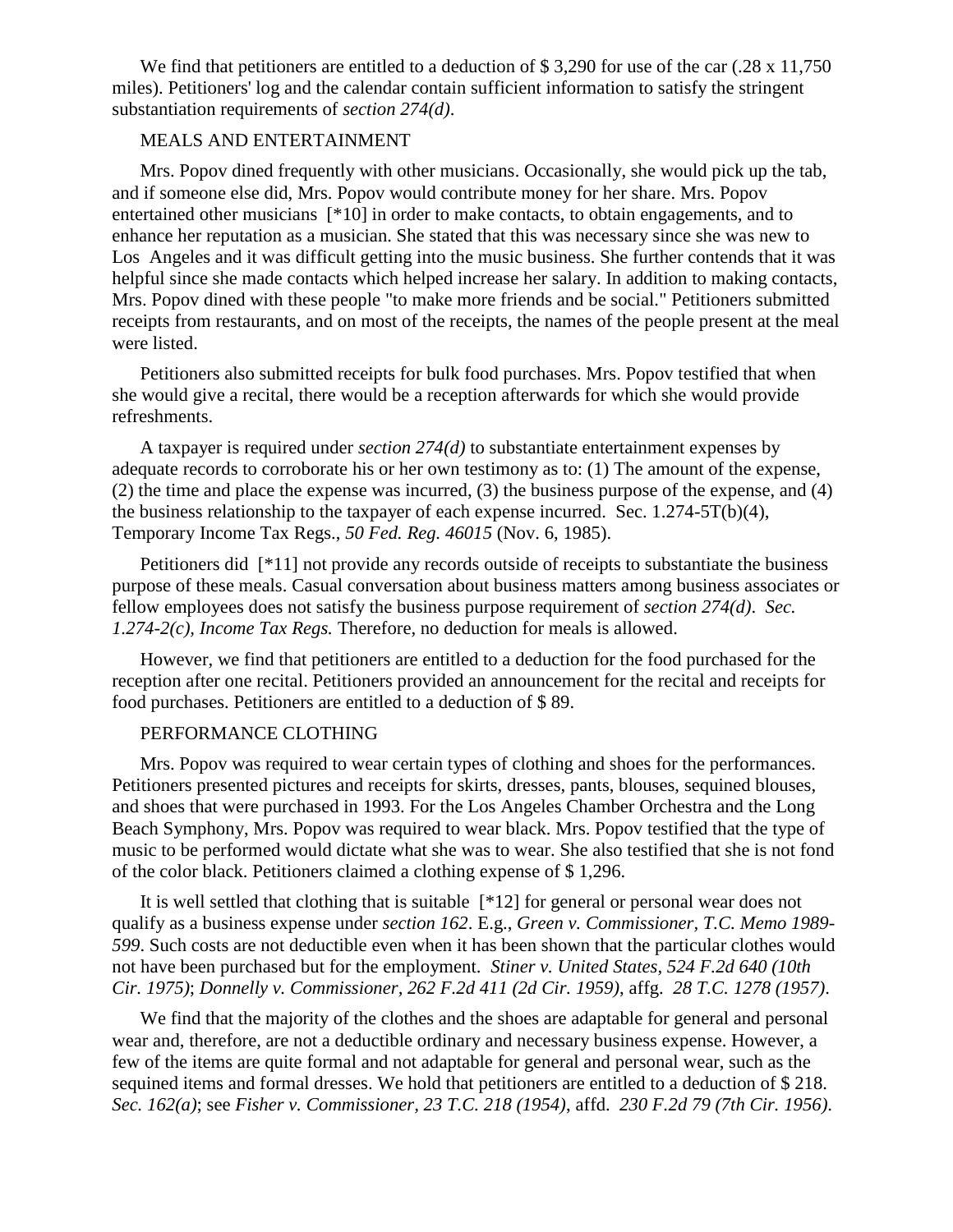### TRAVEL EXPENSE ON SCHEDULE C

Petitioners claimed a deduction for travel on Schedule C in the amount of \$ 1,180 for airfare to Bulgaria for Mr. Popov. During 1993, Mr. Popov was a law student. He also started a business called the Intellectual Marriage Club, whose goal was to introduce educated Eastern Europeans [\*13] to Americans. Before her visit to the United States, Mr. Popov's mother placed advertisements for him, but only in the newspapers in Sofia where she resided. Mr. Popov explained that his father was unable to perform these tasks.

Mr. Popov flew to Bulgaria to place advertisements in newspapers advertising his business in Sofia and in larger cities outside of Sofia. Mr. Popov also wanted to establish an office in Bulgaria to facilitate the payment procedures. Mr. Popov testified that he had to go to Bulgaria to do all of this in person, since Bulgaria does not have a banking system and most transactions are done in cash.

In Bulgaria, Mr. Popov stayed at the family apartment with his father for 1 month. His mother was in the United States at the time for a 3 month visit with petitioners. Mr. Popov did a substantial amount of traveling in Bulgaria and placed numerous advertisements for the dating service in newspapers in both Sofia and other cities.

Taxpayers may deduct travel expenses if the expenses are reasonable and necessary and bear a reasonable and proximate relationship to the business activity. *Kinney v. Commissioner, 66 T.C. 122, 126 (1976)*; *McKinney v. Commissioner, T.C. Memo 1981-181*, [\*14] modified *T.C. Memo 1981-377*, affd. *732 F.2d 414 (10th Cir. 1983)*. If travel expenses are incurred for both business and other purposes, the expenses are deductible only if the travel is primarily related to the taxpayer's trade or business. *Sec. 1.162-2(b)(1), Income Tax Regs.* If a trip is primarily personal in nature, the travel expenses are not deductible even if the taxpayer engages in some business activities at the destination. Id. Whether travel is primarily business related or personal is a question of fact. *Sec. 1.162-2(b)(2), Income Tax Regs.* Travel expenses must also be adequately substantiated under the provisions of *section 274(d)*. See *Fast v. Commissioner, T.C. Memo 1998-272*.

Mr. Popov usually depended on his mother to place the ads for him. However, since she was in the United States for 3 months, Mr. Popov had to perform that task himself. This was also an opportune time for Mr. Popov to focus on his business and travel to Bulgaria, since it was his summer break from law school. Mr. Popov wanted to place ads in other newspapers outside of Sofia and investigate setting up an office. Mr. Popov does not have any friends remaining in Bulgaria, and from the numerous advertisements [\*15] presented at trial, it appears that Mr. Popov did a substantial amount of work. We find that Mr. Popov's trip to Bulgaria was primarily business related and bore a reasonable and proximate relationship to his Bulgarian/American dating service. The requirements of *section 274(d)* have been satisfied. Accordingly, petitioners are entitled to deduct the travel expense of \$ 1,180.

#### ACCURACY-RELATED PENALTY

Respondent determined an accuracy-related penalty under *section 6662(a)*. *Section 6662(a)* imposes a penalty of 20 percent on any portion of an underpayment of tax that is attributable to negligence or disregard of rules or regulations. *Sec. 6662(a)* and *(b)(1)*. "Negligence" is defined as any failure to make a reasonable attempt to comply with the provisions of the Internal Revenue Code, and the term "disregard" includes any careless, reckless, or intentional disregard. *Sec. 6662(c)*. A position with respect to an item is attributable to negligence if it lacks a reasonable basis. *Sec. 1.6662-3(b)(1), Income Tax Regs.*